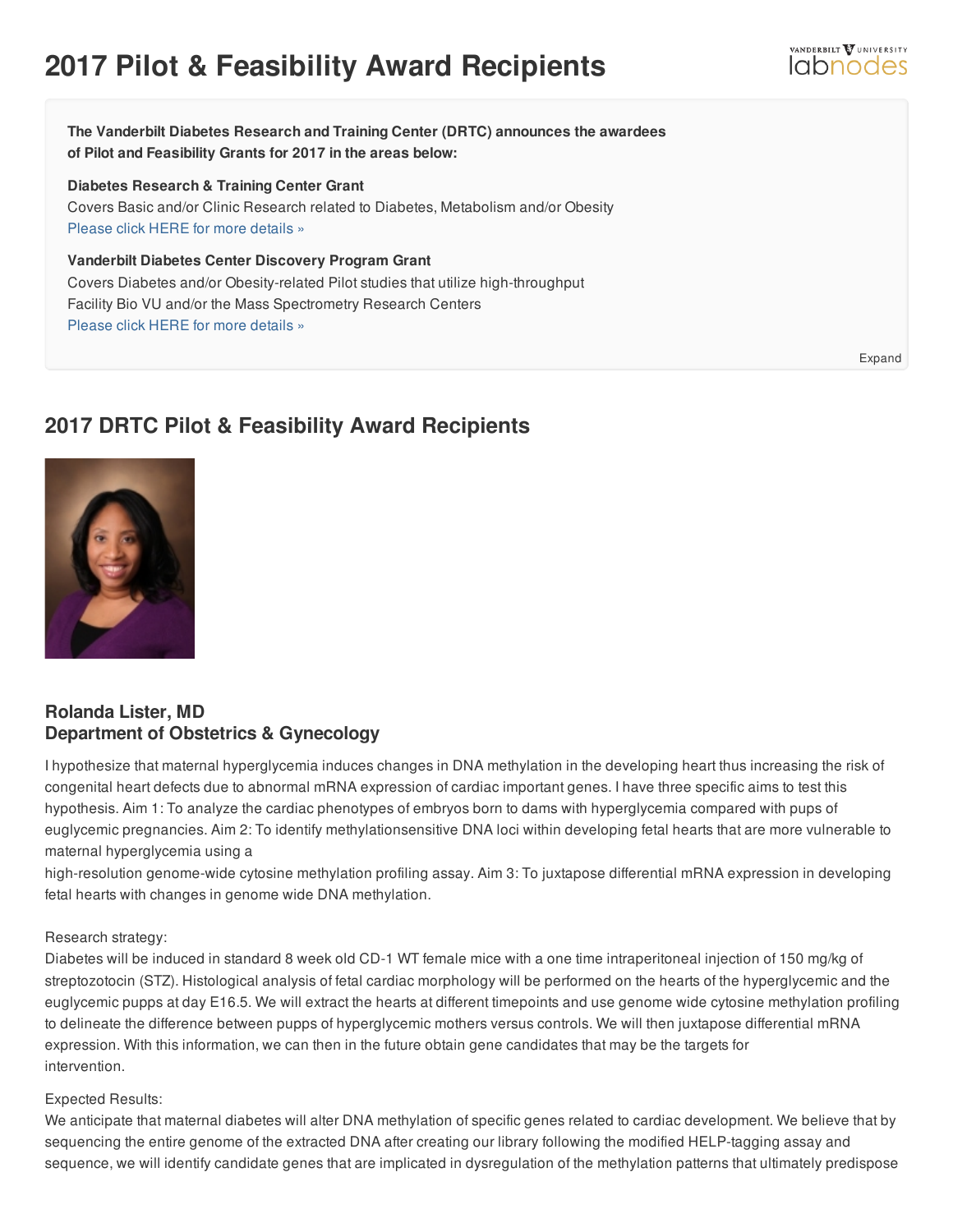**2017 Vanderbilt Diabetes Center Discovery Program Recipients**

---------------------------------------------------------------------------------------------------------------------------



**David Jacobson, PhD Department of Molecular Physiology & Biophysics**

The overall objective of this study is to identify selective activators and inhibitors of the two-pore-domain potassium channel, TALK-1. TALK-1 channels are key regulators of pancreatic  $\blacklozenge$ -cell electrical excitability, Ca2+ homeostasis and insulin secretion. KCNK16 the gene that codes for TALK-1 is the most abundant K+ channel transcript of the islet and TALK-1 is the most islet-restricted ion channel. Moreover, a mutation in KCNK16 results in neonatal diabetes and a nonsynonymous polymorphism in KCNK16 causes an increased predisposition for type-2 diabetes. However, our understanding of the role(s) of TALK-1 channel in human islets remains obscure due to a lack of specific and potent pharmacology. Therefore, this project will utilize a robust thallium (Tl+) based fluorescent assay in a high throughput screen (HTS) to identify pharmacological probes of the human TALK-1 channel. The assay will be performed on a tetracycline inducible TALK-1 cell line, which was selected for based on its performance in the Tl+ assay. The TALK-1 Tl+ assay was validated with primary screens of two small molecule libraries including the Spectrum Collection (~2320 molecules) and a bioactive lipid library (~928 molecules), which identified a small cohort of activators and inhibitors of TALK-1. The primary screens were utilized to optimize the Tl+ assay for use with the TALK-1 cell line in a large HTS. Building on these preliminary studies, this proposal plans to perform a HTS on the human TALK-1 channel with 35,000 structurally diverse small molecules from the Vanderbilt HTS small molecule library. This will be accomplished using 1. A Tl+ flux based HTS, which will be followed by 2. Secondary assays utilizing Tl+ flux, electrophysiology and Ca2+ imaging to support rapid hit-to-lead progression. This will be followed by assays to determine the mechanism of action of TALK-1 regulation including TALK-1 in single

channel inside out membrane patches as well as inhibition of G-protein-coupled receptor signaling, and finally 3.Molecular regulators of TALK-1 activity identified in this HTS will be utilized to test the influence of TALK-1 channels on human and mouse islet cell electrical activity, Ca2+ homeostasis and insulin secretion.



**Anne Kenworty, PhD**